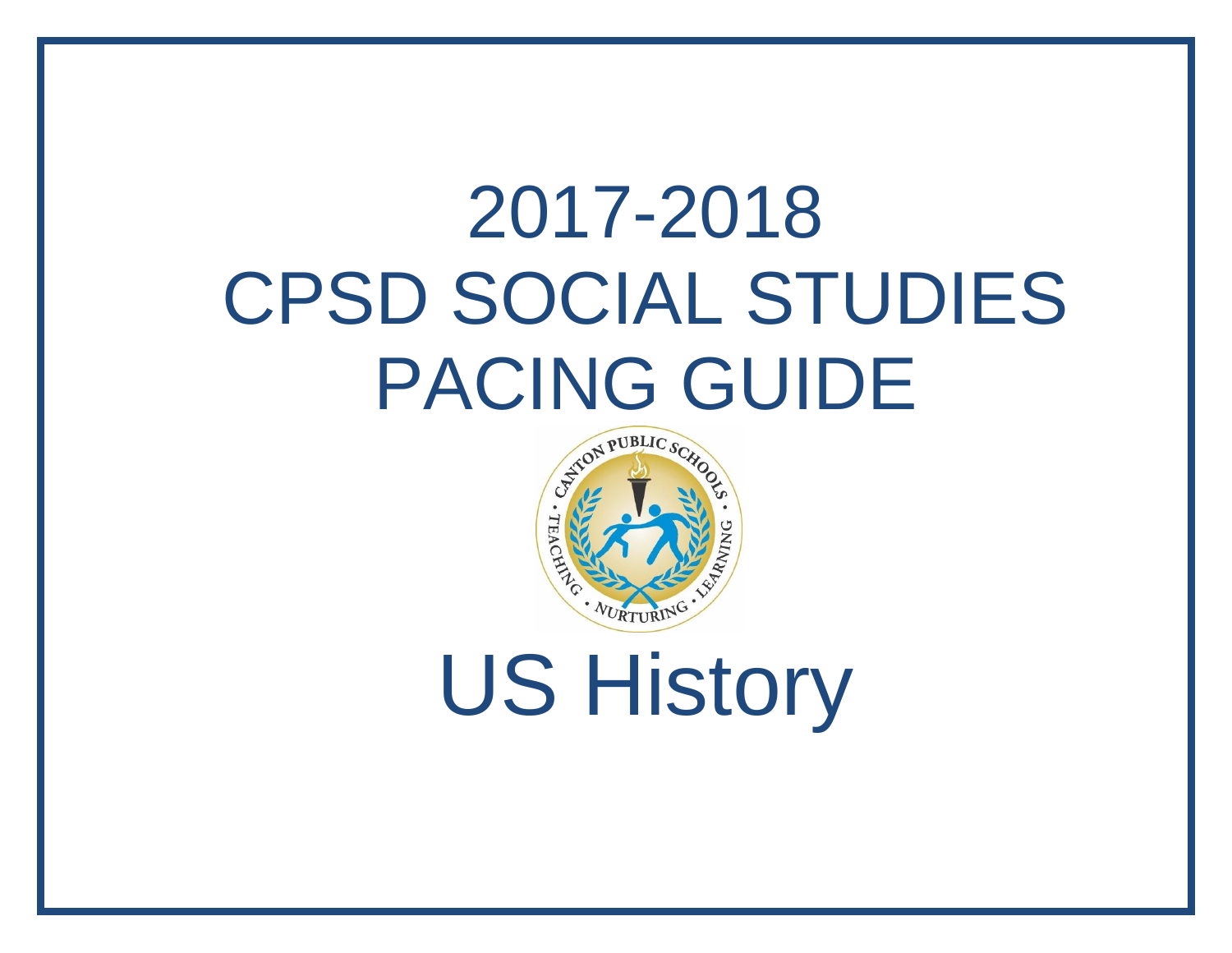## **US History**

| <b>Competency</b>   | <b>Objective</b>                                                                                                                                                                                                                                                                                                                                                        | Term         |             |                         |                           |  |
|---------------------|-------------------------------------------------------------------------------------------------------------------------------------------------------------------------------------------------------------------------------------------------------------------------------------------------------------------------------------------------------------------------|--------------|-------------|-------------------------|---------------------------|--|
|                     |                                                                                                                                                                                                                                                                                                                                                                         |              |             | $\overline{\mathbf{3}}$ | 4                         |  |
| <b>Competency 1</b> | Understand the evolution of the American political system, its ideals, and institutions post-<br>reconstruction.                                                                                                                                                                                                                                                        |              |             |                         |                           |  |
| 1a                  | Cite and analyze evidence that the United States Constitution is a -livingli document as<br>reflected in Supreme Court cases, Amendments, and presidential actions. (DOK 3)                                                                                                                                                                                             | $\mathbf{I}$ | $\mathbf 0$ | $\mathbf{o}$            | O/<br>R                   |  |
| 1 <sub>b</sub>      | Analyze and evaluate the impact of presidential policies and congressional actions on<br>domestic reform. (DOK 3)                                                                                                                                                                                                                                                       |              | $\Omega$    | O                       | O/<br>R                   |  |
| 1 <sub>c</sub>      | Explain and analyze the expansion of federal powers. (DOK 3)                                                                                                                                                                                                                                                                                                            | ı            | $\Omega$    | O                       | O/<br>R                   |  |
| 1 <sub>d</sub>      | Analyze and evaluate the ongoing tension between individual liberty and national security.<br>(DOK 3)                                                                                                                                                                                                                                                                   |              |             | O                       | O/<br>R                   |  |
| <b>Competency 2</b> | Understand major social problems and domestic policy issues in post-reconstruction American<br>society.                                                                                                                                                                                                                                                                 |              |             |                         |                           |  |
| 2a                  | Explain how American society has been impacted by the entry of more women, minorities,<br>and immigrant workers into the labor force. (DOK 2)                                                                                                                                                                                                                           | $\mathbf{I}$ | $\Omega$    | $\mathbf{o}$            | O/<br>$\bf{R}$            |  |
| 2 <sub>b</sub>      | Trace the response of American institutions such as government and non-profit<br>organizations to environmental challenges such as natural disasters, conservation and<br>pollution, and property rights (including but not limited to the expansion of the national<br>park system, the development of environmental protection laws, and imminent domain).<br>(DOK 2) | $\mathbf{I}$ | $\Omega$    | $\mathbf 0$             | $\mathbf{O}/$<br>$\bf{R}$ |  |
| 2c                  | Compare and contrast various social policies such as welfare reform and public health<br>insurance and explain how such social policies are influenced by the persistence of<br>poverty. (DOK 2)                                                                                                                                                                        | $\bf{I}$     | $\mathbf 0$ | $\mathbf 0$             | $\mathbf{O}/$<br>$\bf{R}$ |  |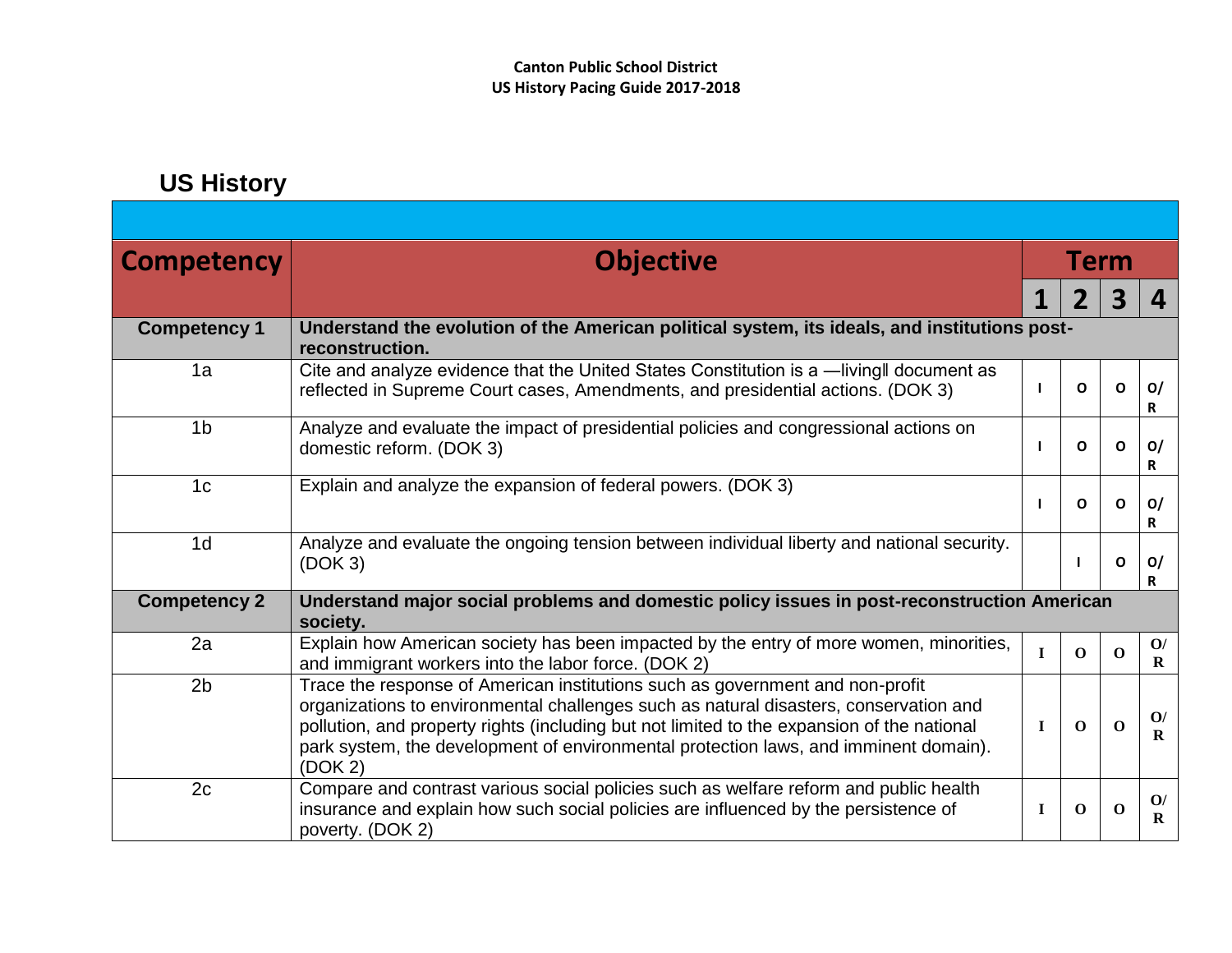| <b>Competency 3</b> | Understand how the global position of the United States has evolved as a result of imperialism,<br>economics, technological changes, and involvement in international wars and conflicts.                                                                                                                             |   |             |              |                           |  |
|---------------------|-----------------------------------------------------------------------------------------------------------------------------------------------------------------------------------------------------------------------------------------------------------------------------------------------------------------------|---|-------------|--------------|---------------------------|--|
| 3a                  | Analyze the effects of imperialism on the foreign policy of the United States from<br>Reconstruction to World War I. (DOK 3)                                                                                                                                                                                          |   | $\mathbf 0$ | $\mathbf{o}$ | $\mathbf{O}/$<br>$\bf{R}$ |  |
| 3 <sub>b</sub>      | Compare and contrast the arguments between the imperialists and anti-imperialists in the<br>late 19th century and justify why the imperialists prevailed. (DOK 3)                                                                                                                                                     | L | $\Omega$    | $\mathbf 0$  | O/<br>$\bf{R}$            |  |
| 3 <sub>c</sub>      | Draw conclusions about the causes and effects of American involvement in the world<br>wars. $(DOK 3)$                                                                                                                                                                                                                 | L | $\Omega$    | $\mathbf 0$  | O/<br>$\bf{R}$            |  |
| 3d                  | Analyze the origins and development of the Cold War between the United States and the<br>Soviet Union and their respective allies, including ideology, technology, economics, and<br>geography. (DOK 3)                                                                                                               |   |             | $\mathbf{I}$ | $\mathbf{O}/$<br>$\bf{R}$ |  |
| 3e                  | Explain and analyze America's role in international organizations, humanitarian relief, and<br>post-war reconstruction efforts throughout the 20th century. (DOK 3)                                                                                                                                                   |   |             | $\mathbf I$  | O/<br>$\bf{R}$            |  |
| 3f                  | Analyze and evaluate the causes and effects of the United States' growing involvement in<br>the Middle East and the Persian Gulf. (DOK 3)                                                                                                                                                                             |   |             |              | O/<br>$\mathbf{R}$        |  |
| <b>Competency 4</b> | Understand how the Civil Rights Movement achieved social and political change in the United States<br>and the impact of the Civil Rights struggle of African Americans on other groups (including but not<br>limited to feminists, Native Americans, Hispanics, immigrant groups, and individuals with disabilities). |   |             |              |                           |  |
| 4a                  | Analyze the issues that gave rise to the Civil Rights Movement from post-reconstruction to<br>the modern movement. (DOK 3)                                                                                                                                                                                            |   | O           | $\Omega$     | O/<br>R                   |  |
| 4 <sub>b</sub>      | Trace the major events of the modern movement and compare and contrast the strategies<br>and tactics for social change used by leading individuals/groups. (DOK 2)                                                                                                                                                    |   | $\Omega$    | $\mathbf{o}$ | O/<br>R                   |  |
| 4c                  | Analyze the response of federal and state governments to the goals (including but not<br>limited to ending de jure and de facto segregation and economic inequality) of the Civil<br>Rights Movement. (DOK 3)                                                                                                         |   | $\Omega$    | $\Omega$     | O/<br>R                   |  |
| 4d                  | Evaluate the impact of the Civil Rights Movement in expanding democracy in the United<br>States. (DOK 3)                                                                                                                                                                                                              |   |             | $\mathbf{I}$ | O/<br>R                   |  |
| 4e                  | Compare and contrast the goals and objectives of other minority and immigrant groups to<br>those of the Civil Rights Movement led predominantly by African-Americans. (DOK 2)                                                                                                                                         |   |             | O            | O/<br>R                   |  |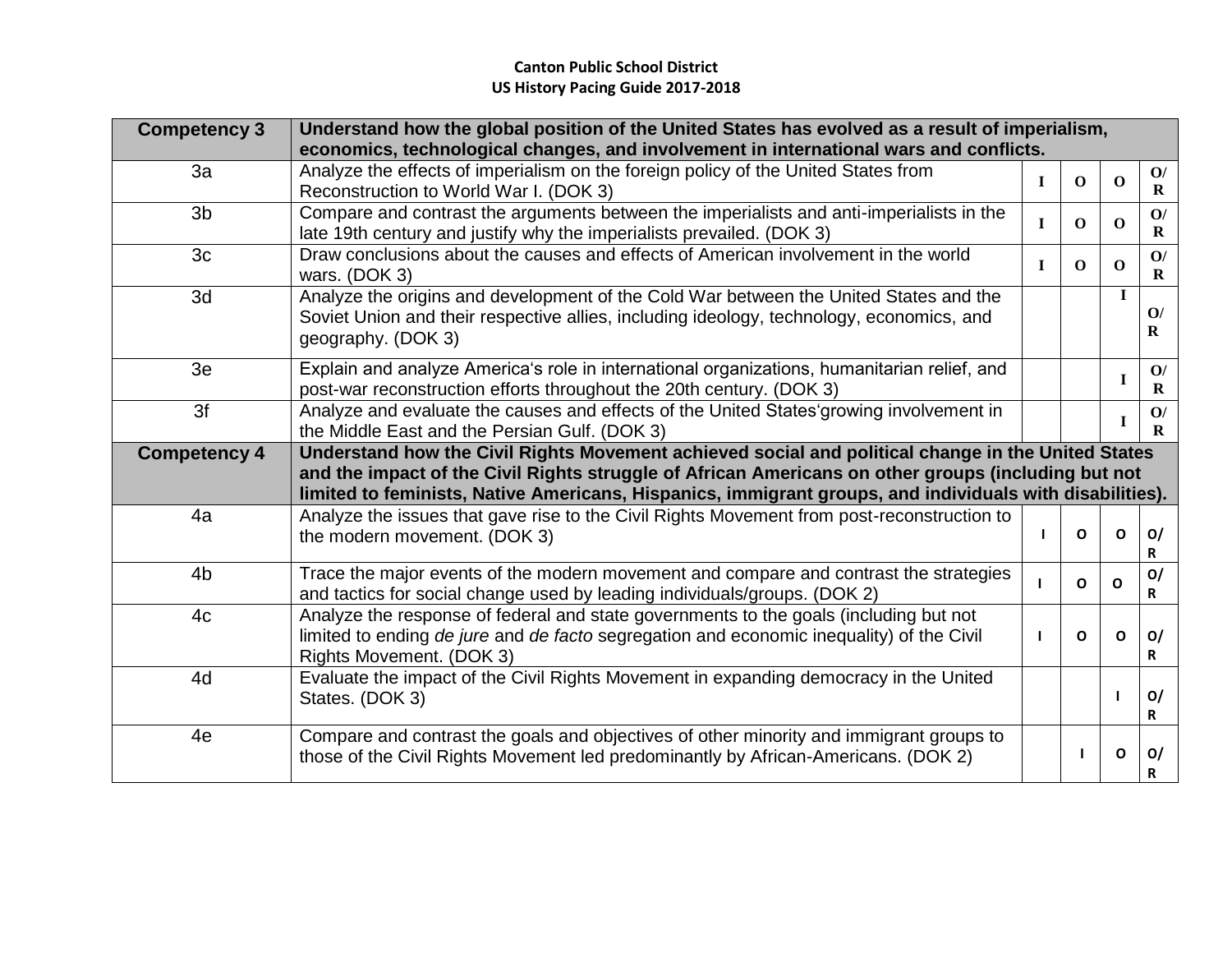### **Canton Public School District US History Pacing Guide 2017-2018**

| 4f                  | Cite and analyze evidence of the political, economic, and social changes in the United<br>States that expanded democracy for other minority and immigrant groups. (DOK 3)                                                                                                  |  | $\mathbf{o}$ | O            | O/<br>R           |
|---------------------|----------------------------------------------------------------------------------------------------------------------------------------------------------------------------------------------------------------------------------------------------------------------------|--|--------------|--------------|-------------------|
| <b>Competency 5</b> | Understand the continuing economic transformation of the United States involving the maturing of<br>the industrial economy, the expansion of big business, the changing demographics of the labor force,<br>and the rise of national labor unions and industrial conflict. |  |              |              |                   |
| 5a                  | Evaluate the factors leading to and the effects of industrialization on the political, physical,<br>and economic landscape of the United States during the late 19th and early 20th century.<br>(DOK 3)                                                                    |  | $\mathbf{o}$ | O            | O/<br>R           |
| 5 <sub>b</sub>      | Explain the conditions of industrialization that led to the rise of organized labor and<br>evaluate labor's effectiveness in achieving its goals. (DOK 3)                                                                                                                  |  | $\Omega$     | $\Omega$     | O/<br>R           |
| 5c                  | Identify and explain migration and immigration patterns that developed from the push-pull<br>effects of economic circumstances. (DOK 2)                                                                                                                                    |  | 0            | O            | O/<br>R           |
| <b>Competency 6</b> | Understand the scope of government involvement in the economy including the following: the<br>regulation of industry and labor, the attempts to manipulate the money supply, and the use of tariffs<br>or trade agreements to protect or expand U.S. business interests.   |  |              |              |                   |
| 6a                  | Cite and explain evidence that led to the transition of the U.S. economy from laissez-faire<br>capitalism to an increasingly regulated economy. (DOK 2)                                                                                                                    |  | Ο            | O            | O/<br>R           |
| 6 <sub>b</sub>      | Analyze and evaluate historical arguments regarding monetary policy. (DOK 3)                                                                                                                                                                                               |  | $\mathbf{o}$ | $\Omega$     | O/<br>$\mathbf R$ |
| 6c                  | Critique the government's use of tariffs and trade agreements. (DOK 3)                                                                                                                                                                                                     |  | $\mathbf{o}$ | $\Omega$     | O/<br>R           |
| 6d                  | Evaluate deficit spending as a means of financing government programs. (DOK 3)                                                                                                                                                                                             |  |              | $\mathbf{I}$ | O/<br>R           |
| <b>Competency 7</b> | Understand cultural trends, religious ideologies, and artistic expressions that contributed to the<br>historical development of the United States.                                                                                                                         |  |              |              |                   |
| 7a                  | Examine cultural artifacts (including but not limited to visual art, literature, music, theatre,<br>sports) to contextualize historical developments. (DOK 2)                                                                                                              |  | O            | O            | O/                |